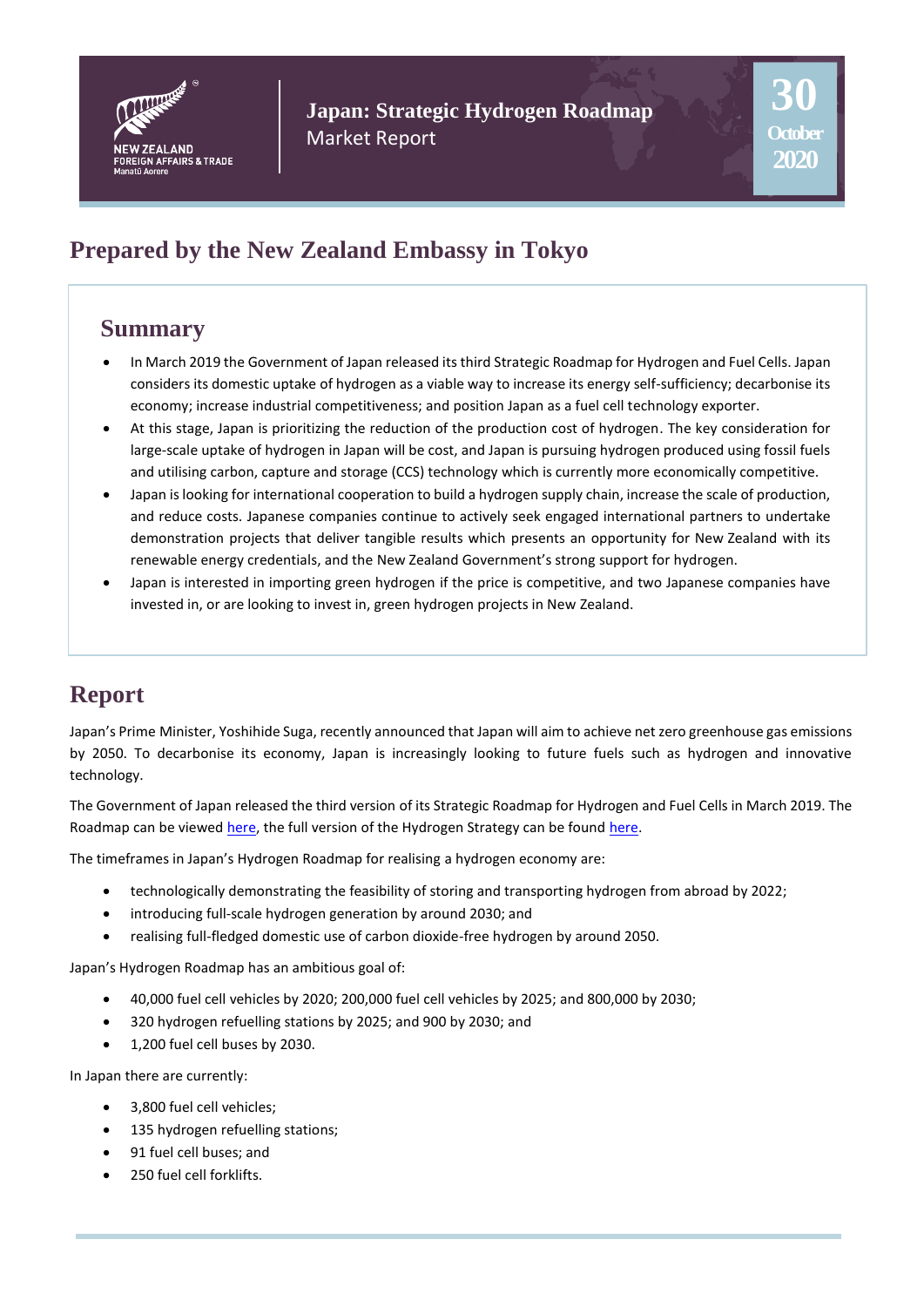Japan's Ministry for the Environment (MfE) is funding the following eight hydrogen demonstration projects throughout Japan:

- 1. A hydrogen refuelling station for fuel cell forklifts
- 2. Hydrogen produced from biogas originating from livestock manure to power fuel cell vehicles and fuel cell forklifts
- 3. Using hydrogen by-product to supply electricity to a swimming pool
- 4. A hotel powered by a hydrogen fuel cell
- 5. Hydrogen produced from hydro power used to heat a swimming pool
- 6. Green hydrogen used to power and heat a store
- 7. Mixing renewable hydrogen with town gas and used in stoves and other gas devices
- 8. Hydrogen produced using wind power used to generate electricity and heat at a hot spring facility

More information about the eight projects can be found [here.](https://www.env.go.jp/seisaku/list/ondanka_saisei/lowcarbon-h2-sc/en/index.html) Through these projects, MfE is seeking to create a small hydrogen consortium for each region.

The Japanese Government's Hydrogen Roadmap has a goal of bringing the cost of hydrogen down to USD3 per kilogram by 2030, and USD2 per kilogram by 2050. Japan considers three conditions are necessary for realising affordable hydrogen:

*Supply:* (1) inexpensive feedstock; (2) large scale hydrogen supply chains

*Demand:* (3) large scale uptake in hydrogen usage in transport, power generation, and industrial processes where electrification is difficult

#### **Japanese Government investment in hydrogen**

The total government budgetary support for hydrogen for this financial year (ending March 2021) is 70 billion yen (approximately NZD 1 billion) (Note: This figure was corrected from the 700 billion yen figure used when this report was originally published) and includes:

- subsidies for fuel cell vehicles;
- subsidies for hydrogen refuelling stations;
- research and development on fuel cell technologies,
- hydrogen supply infrastructure,
- international research collaboration projects for innovative technologies in clean energy (for example CCS);
- pilot projects to develop the hydrogen supply chain; and
- technology development to produce, store and utilise hydrogen.

In January 2020 the Japan Bank for International Cooperation (JBIC) designated hydrogen as an "essential resource", unlocking more government funding for hydrogen projects (covering the entire supply chain including production, transportation, supply and utilization) to be undertaken in developed countries.

Japan was planning to use the 2020 Olympic and Paralympic Games as a platform to promote it hydrogen technology by using fuel cell vehicles and buses, and powering the athletes' village with hydrogen. Japan may consider showcasing a scaled down version of its hydrogen technology at the Olympic and Paralympic Games postponed to 2021.

Japan considers Expo 2025 in Osaka as another opportunity to showcase Japan's hydrogen technology and share its plans for a hydrogen economy.

Japan also considering ammonia as a potential fuel to decarbonise its economy. Japan is also actively considering ammonia as a viable fuel to:

- decarbonise the maritime industry;
- transport hydrogen; and
- store energy.

An industry group called th[e Green Ammonia Consortium](https://www.ammoniaenergy.org/organization/green-ammonia-consortium/) operates in Japan which is working to build an international supply chain for ammonia as a way to decarbonise economies.